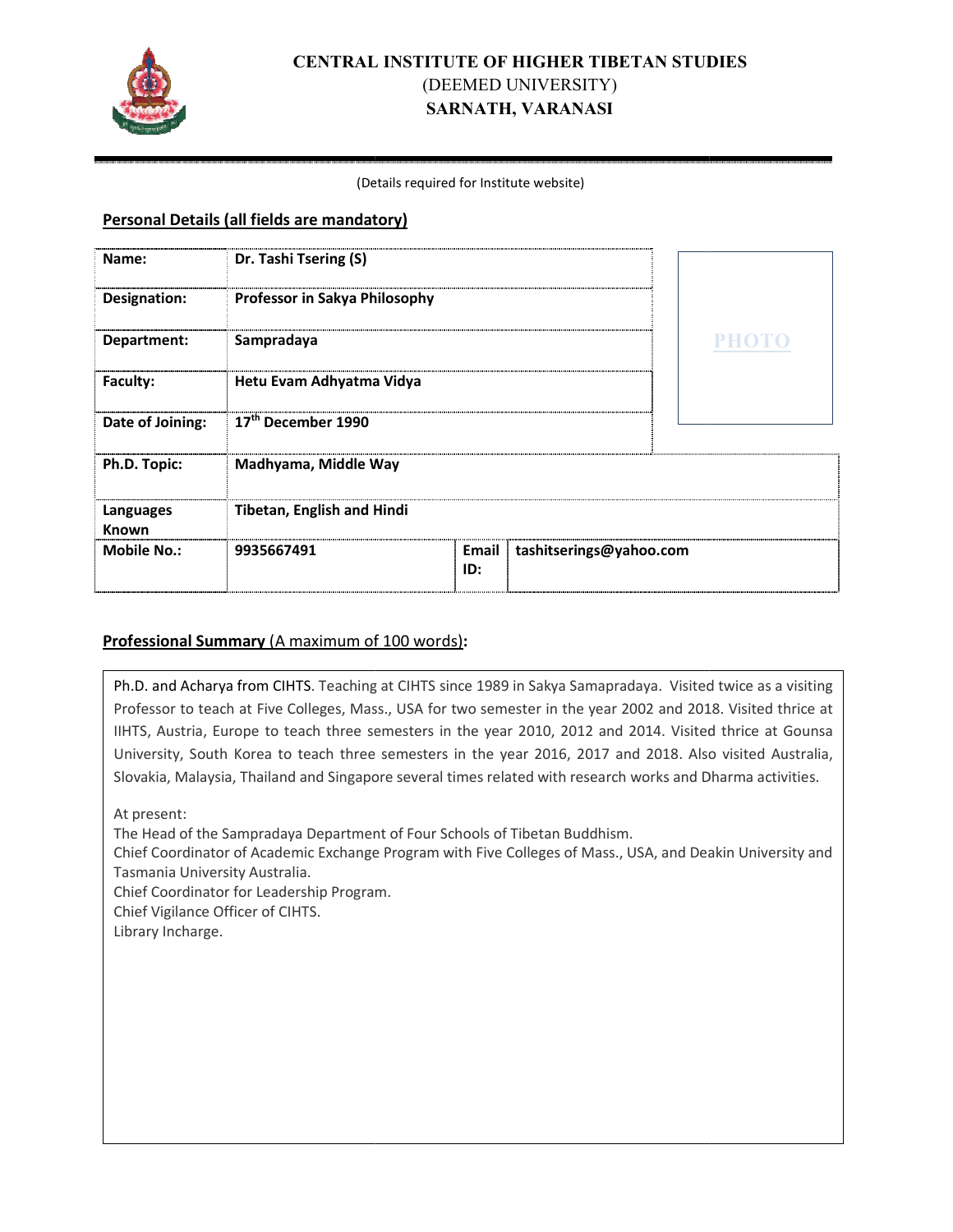Buddhist Philosophy

# **Teaching Experience:**

Thirty three years

# **Research Projects, On-going/ Completed:**

Completed the project of Je-Tsongkhapa's Middle Way tenets and Taktsang Lotsawa's eighteen contradictions.